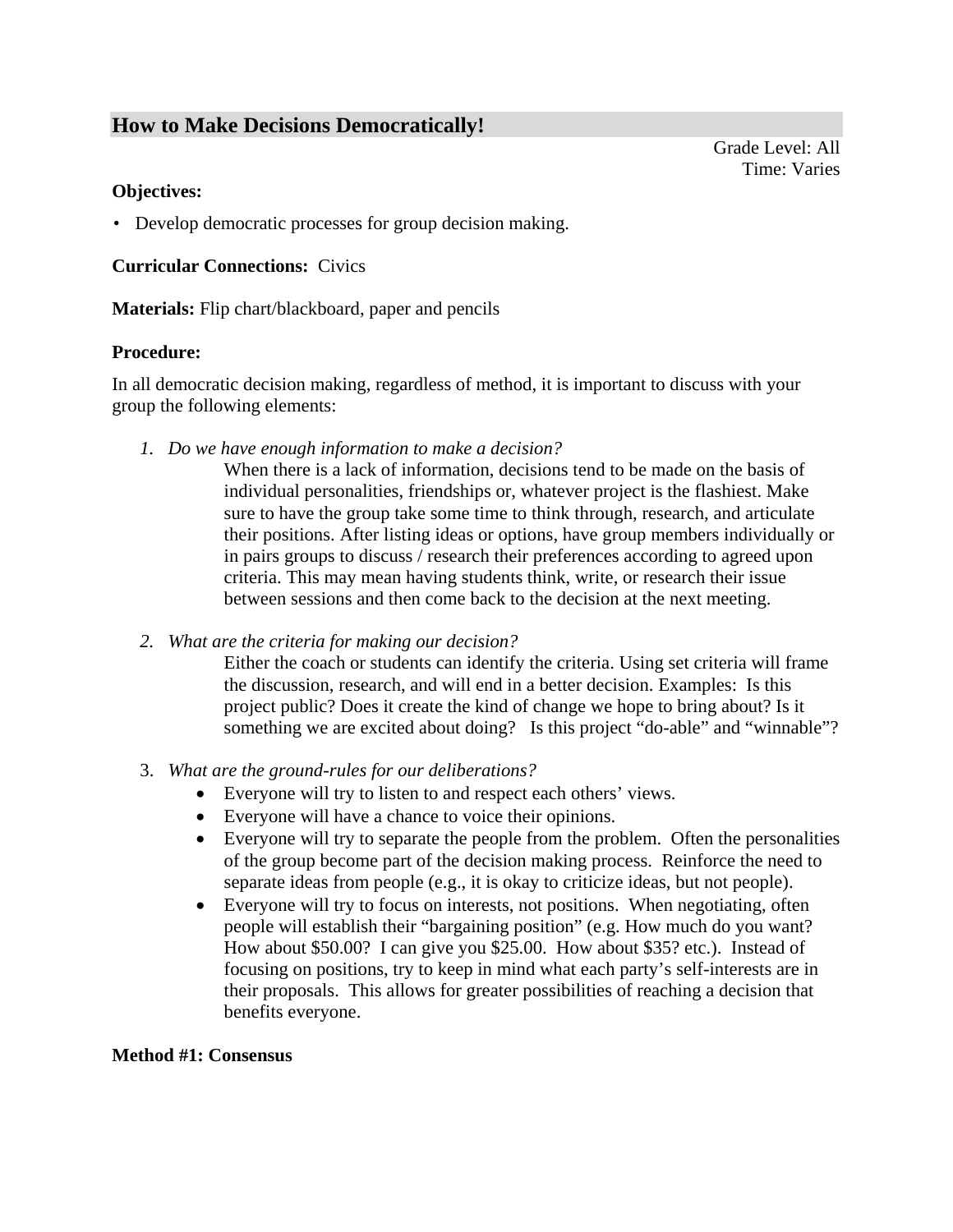Consensus is the process in which every member of the group agrees on the decision (unanimous). This is typically a process of talking about the issue until a consensus is reached (like a jury verdict).

# **Positives:**

- Everyone agrees on the decision, has ownership
- Allows minority views to be heard.
- May improve group dynamics.
- Can the teach the art of compromising.

### **Negatives:**

- Takes a long time.
- Sometimes decisions are made to appease stubborn members who "hold out" the longest.
- May hurt group dynamics if people feel like they were forced to agree.

# **Steps/Tips:**

- Additional ground rules for consensus:
	- 1. The goal is to make a unanimous decision (everyone agrees)
	- 2. We recognize that there may be a deadlock. If we are forced due to time limits to make a decision, dissenters can register their views without blocking consensus.
- After an idea or possible decision has been proposed, give everyone a chance to state their opinion, ask questions about the proposal, and/or offer their own proposal.
- Identify disagreements
- Ask for possible ways to compromise on disagreements, negotiate differences
- Look for alternatives ways to resolve conflict, or alternative choices that "side-step" the conflict. If alternatives are found, make sure that everyone agrees.

### **Method #2: Majority Rule**

Majority rule is the system that many people are used to in institutional politics. It typically involves voting, with the majority vote determining the outcome.

### **Positives:**

- Efficient way to make a decision.
- Speaking opportunities are equal.
- Can teach the art of compromising.
- Group can determine the procedures of debate, decision.

### **Negatives:**

- "Losers" may feel left out.
- Speaking opportunities may be limited.
- Procedures can be manipulated.
- Can be experienced as zero-sum game.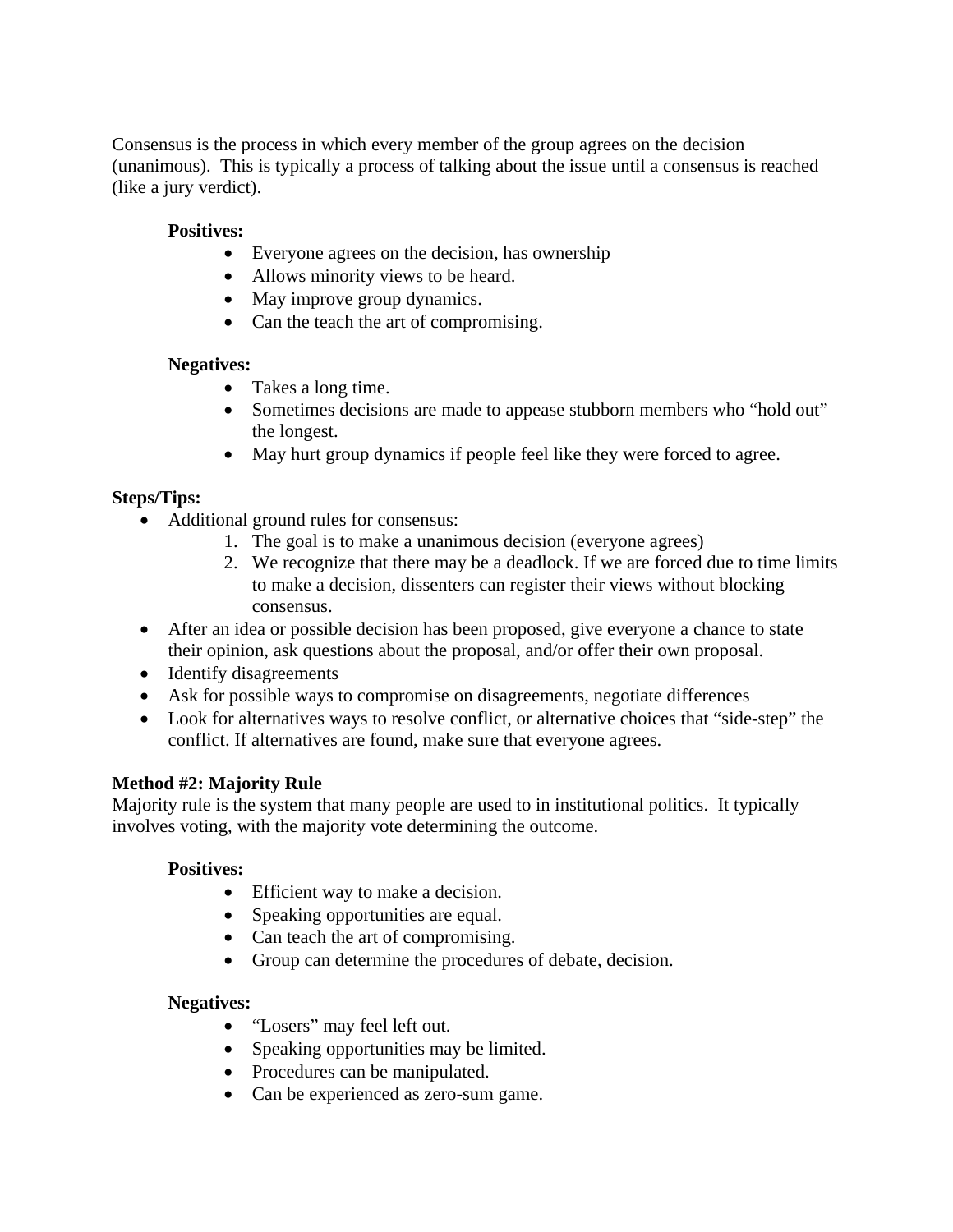# **Steps/Tips:**

- Additional ground rules for majority rule:
	- 1. There may be a time-limit on discussion. This can be determined by group (again by majority) or facilitator. Groups can also vote to extend discussion.
	- 2. The decision will be made on the basis of majority vote.
	- 3. Group decides how to count votes—secret ballot, hands, voice, etc.
- Try to alternate opposing views, try to allow for as many voices as possible within time limits.
- Identify disagreements.
- Amendments or alternatives can be proposed; group can vote if they want to decide on amended or alternative proposals.

### **Alternatives:**

- Divide the work: Sometimes there may be three distinct blocks of preferences (i.e. three people want option #1, four people want option #2, and four people want option #3.) Sometimes it is best to move ahead with different sub-groups working on different mini-projects.
- Do the second choice later: If the two top choices are related, sometimes it makes sense to do them sequentially.

### **Method #3: Ranking Preferences**

Ranking preferences is a process when groups are trying to decide among many different alternatives. This is a good way to narrow choices among many different alternatives.

#### **Positives:**

- It is a good way to narrow choices among multiple alternatives.
- Avoids direct conflict.

### **Negatives:**

- Sometimes there are sub-optimal outcomes, i.e., the final choice is everyone's second or third choice.
- Avoids direct conflict.
- Avoids direct compromise.

### **Steps/Tips:**

- Additional ground rules for majority rule:
	- 1. We will list all possible options.
	- 2. Members will then rank their first choice, second choice, and one choice that they find unacceptable.
	- 3. The decision will be made on the basis of which option gets the most points.
- Allow members to brainstorm a list of possible choices and write them on flip chart or board.
- Allow members to discuss / ask questions about each others' proposals.